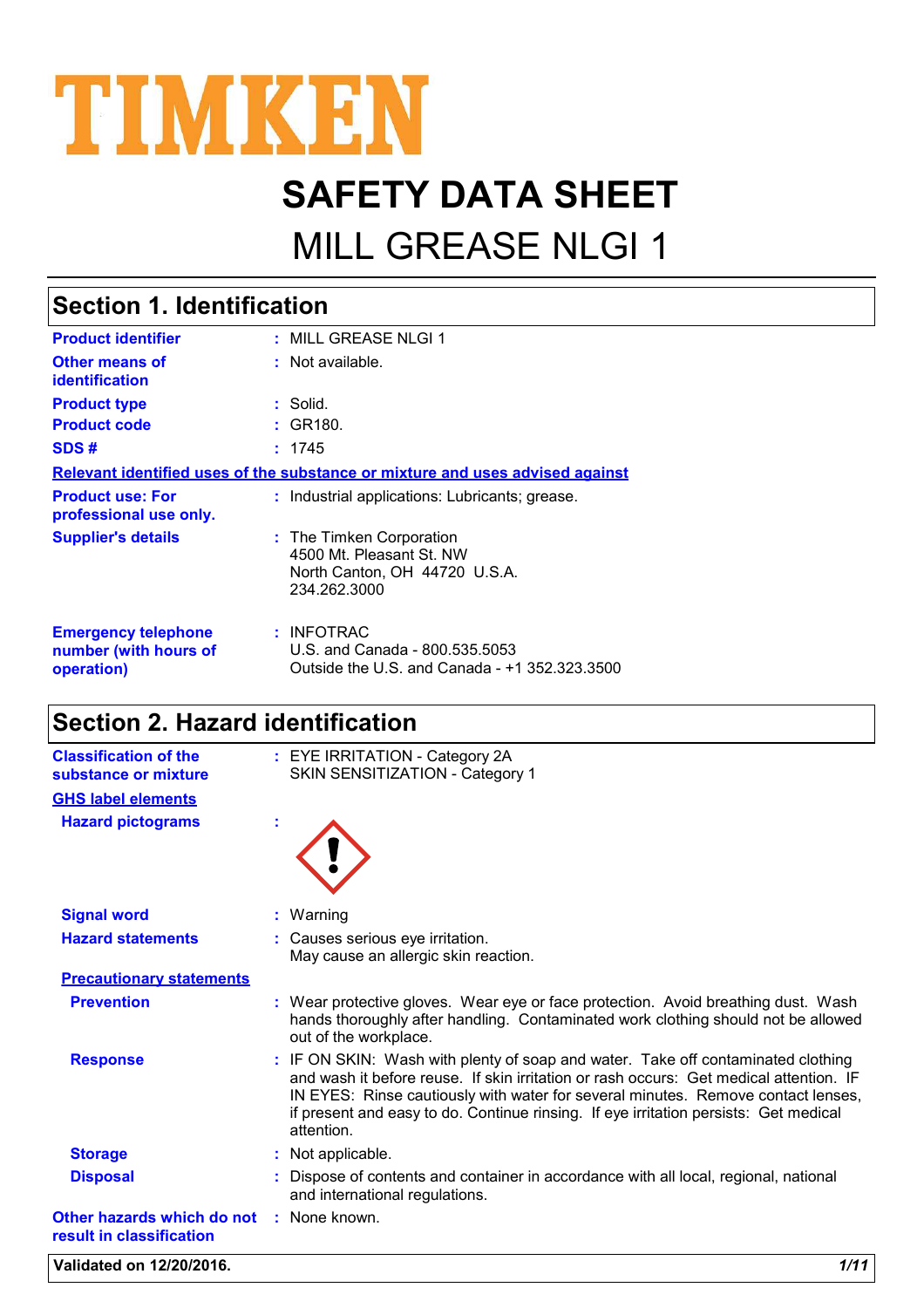### **Section 2. Hazard identification**

#### **Section 3. Composition/information on ingredients**

| <b>Substance/mixture</b> |
|--------------------------|
|--------------------------|

**:** Mixture

**Other means of identification**

**:** Not available.

**CAS number/other identifiers**

| <b>Ingredient name</b>                                    | $%$ (w/w) | <b>CAS number</b> |
|-----------------------------------------------------------|-----------|-------------------|
| Distillates (petroleum), solvent-dewaxed heavy paraffinic | 40-70     | 64742-65-0        |
| l Mineral Oil                                             | $10 - 30$ |                   |
| Benzenesulfonic acid, C10-16-alkyl derivs.                | $1 - 5$   | 68584-22-5        |
| Sulfonic acids, petroleum, calcium salts                  | $1 - 5$   | 61789-86-4        |
| diboron calcium tetraoxide                                | $1 - 5$   | 13701-64-9        |
| calcium dodecylbenzenesulphonate                          | $1 - 5$   | 26264-06-2        |

**There are no additional ingredients present which, within the current knowledge of the supplier and in the concentrations applicable, are classified as hazardous to health or the environment and hence require reporting in this section.**

**Occupational exposure limits, if available, are listed in Section 8.**

#### **Section 4. First-aid measures**

| <b>Description of necessary first aid measures</b> |                                                                                                                                                                                                                                                                                                                                                                                                                                                                                                                                                                                                                                                                                                                                                                                                                              |
|----------------------------------------------------|------------------------------------------------------------------------------------------------------------------------------------------------------------------------------------------------------------------------------------------------------------------------------------------------------------------------------------------------------------------------------------------------------------------------------------------------------------------------------------------------------------------------------------------------------------------------------------------------------------------------------------------------------------------------------------------------------------------------------------------------------------------------------------------------------------------------------|
| <b>Eye contact</b>                                 | : Immediately flush eyes with plenty of water, occasionally lifting the upper and lower<br>eyelids. Check for and remove any contact lenses. Continue to rinse for at least 10<br>minutes. Get medical attention.                                                                                                                                                                                                                                                                                                                                                                                                                                                                                                                                                                                                            |
| <b>Inhalation</b>                                  | : Remove victim to fresh air and keep at rest in a position comfortable for breathing.<br>If not breathing, if breathing is irregular or if respiratory arrest occurs, provide<br>artificial respiration or oxygen by trained personnel. It may be dangerous to the<br>person providing aid to give mouth-to-mouth resuscitation. Get medical attention if<br>adverse health effects persist or are severe. If unconscious, place in recovery<br>position and get medical attention immediately. Maintain an open airway. Loosen<br>tight clothing such as a collar, tie, belt or waistband.                                                                                                                                                                                                                                 |
| <b>Skin contact</b>                                | : Wash with plenty of soap and water. Remove contaminated clothing and shoes.<br>Wash contaminated clothing thoroughly with water before removing it, or wear<br>gloves. Continue to rinse for at least 10 minutes. Get medical attention. In the<br>event of any complaints or symptoms, avoid further exposure. Wash clothing<br>before reuse. Clean shoes thoroughly before reuse.                                                                                                                                                                                                                                                                                                                                                                                                                                        |
| <b>Ingestion</b>                                   | : Wash out mouth with water. Remove dentures if any. Remove victim to fresh air<br>and keep at rest in a position comfortable for breathing. If material has been<br>swallowed and the exposed person is conscious, give small quantities of water to<br>drink. Stop if the exposed person feels sick as vomiting may be dangerous. Do not<br>induce vomiting unless directed to do so by medical personnel. If vomiting occurs,<br>the head should be kept low so that vomit does not enter the lungs. Get medical<br>attention if adverse health effects persist or are severe. Never give anything by<br>mouth to an unconscious person. If unconscious, place in recovery position and get<br>medical attention immediately. Maintain an open airway. Loosen tight clothing such<br>as a collar, tie, belt or waistband. |
| Most important symptoms/effects, acute and delayed |                                                                                                                                                                                                                                                                                                                                                                                                                                                                                                                                                                                                                                                                                                                                                                                                                              |
| <b>Potential acute health effects</b>              |                                                                                                                                                                                                                                                                                                                                                                                                                                                                                                                                                                                                                                                                                                                                                                                                                              |
| Eye contact                                        | Causes serious ave irritation                                                                                                                                                                                                                                                                                                                                                                                                                                                                                                                                                                                                                                                                                                                                                                                                |

| Eye contact         | : Causes serious eye irritation.                    |  |
|---------------------|-----------------------------------------------------|--|
| <b>Inhalation</b>   | : No known significant effects or critical hazards. |  |
| <b>Skin contact</b> | : May cause an allergic skin reaction.              |  |
| <b>Ingestion</b>    | : No known significant effects or critical hazards. |  |

**Over-exposure signs/symptoms**

**Validated on 12/20/2016.** *2/11*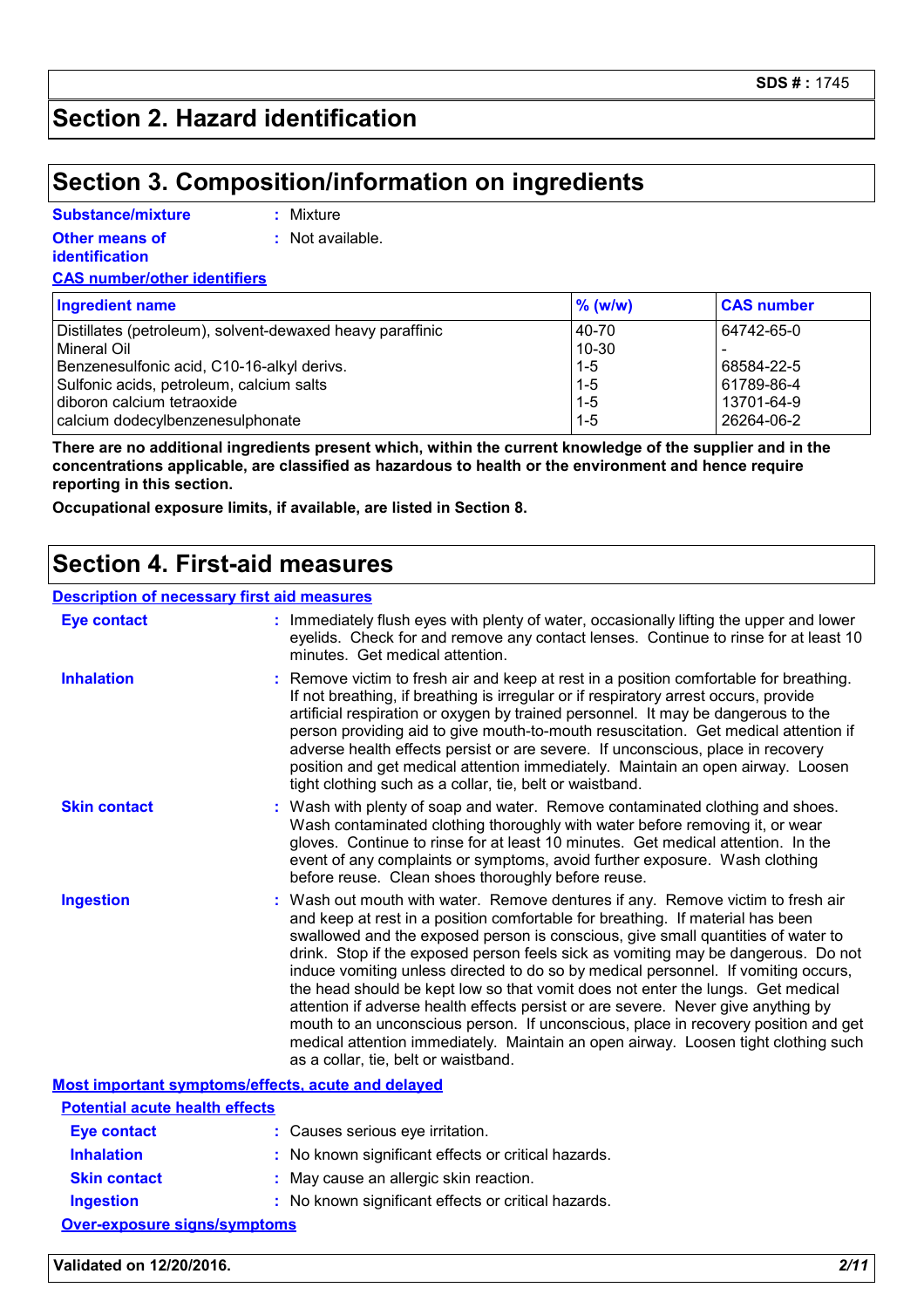### **Section 4. First-aid measures**

| <b>Eye contact</b>                | : Adverse symptoms may include the following:<br>pain or irritation<br>watering<br>redness                                                                                                                                                                               |
|-----------------------------------|--------------------------------------------------------------------------------------------------------------------------------------------------------------------------------------------------------------------------------------------------------------------------|
| <b>Inhalation</b>                 | : No specific data.                                                                                                                                                                                                                                                      |
| <b>Skin contact</b>               | : Adverse symptoms may include the following:<br>irritation<br>redness                                                                                                                                                                                                   |
| <b>Ingestion</b>                  | : No specific data.                                                                                                                                                                                                                                                      |
|                                   | Indication of immediate medical attention and special treatment needed, if necessary                                                                                                                                                                                     |
| <b>Notes to physician</b>         | : Treat symptomatically. Contact poison treatment specialist immediately if large<br>quantities have been ingested or inhaled.                                                                                                                                           |
| <b>Specific treatments</b>        | : No specific treatment.                                                                                                                                                                                                                                                 |
| <b>Protection of first-aiders</b> | : No action shall be taken involving any personal risk or without suitable training. It<br>may be dangerous to the person providing aid to give mouth-to-mouth resuscitation.<br>Wash contaminated clothing thoroughly with water before removing it, or wear<br>gloves. |
|                                   |                                                                                                                                                                                                                                                                          |

**See toxicological information (Section 11)**

### **Section 5. Fire-fighting measures**

| <b>Extinguishing media</b>                               |                                                                                                                                                                                                     |
|----------------------------------------------------------|-----------------------------------------------------------------------------------------------------------------------------------------------------------------------------------------------------|
| <b>Suitable extinguishing</b><br>media                   | : Use an extinguishing agent suitable for the surrounding fire.                                                                                                                                     |
| <b>Unsuitable extinguishing</b><br>media                 | : None known.                                                                                                                                                                                       |
| <b>Specific hazards arising</b><br>from the chemical     | : No specific fire or explosion hazard.                                                                                                                                                             |
| <b>Hazardous thermal</b><br>decomposition products       | : Decomposition products may include the following materials:<br>carbon dioxide<br>carbon monoxide<br>sulfur oxides<br>metal oxide/oxides                                                           |
| <b>Special protective actions</b><br>for fire-fighters   | : Promptly isolate the scene by removing all persons from the vicinity of the incident if<br>there is a fire. No action shall be taken involving any personal risk or without<br>suitable training. |
| <b>Special protective</b><br>equipment for fire-fighters | : Fire-fighters should wear appropriate protective equipment and self-contained<br>breathing apparatus (SCBA) with a full face-piece operated in positive pressure<br>mode.                         |

### **Section 6. Accidental release measures**

|                                                              | Personal precautions, protective equipment and emergency procedures                                                                                                                                                                                                                                                                                                               |  |
|--------------------------------------------------------------|-----------------------------------------------------------------------------------------------------------------------------------------------------------------------------------------------------------------------------------------------------------------------------------------------------------------------------------------------------------------------------------|--|
| For non-emergency<br>personnel                               | : No action shall be taken involving any personal risk or without suitable training.<br>Evacuate surrounding areas. Keep unnecessary and unprotected personnel from<br>entering. Do not touch or walk through spilled material. Provide adequate<br>ventilation. Wear appropriate respirator when ventilation is inadequate. Put on<br>appropriate personal protective equipment. |  |
|                                                              | For emergency responders : If specialized clothing is required to deal with the spillage, take note of any<br>information in Section 8 on suitable and unsuitable materials. See also the<br>information in "For non-emergency personnel".                                                                                                                                        |  |
| <b>Environmental precautions</b>                             | : Avoid dispersal of spilled material and runoff and contact with soil, waterways,<br>drains and sewers. Inform the relevant authorities if the product has caused<br>environmental pollution (sewers, waterways, soil or air).                                                                                                                                                   |  |
| <b>Methods and materials for containment and cleaning up</b> |                                                                                                                                                                                                                                                                                                                                                                                   |  |

#### **Validated on 12/20/2016.** *3/11*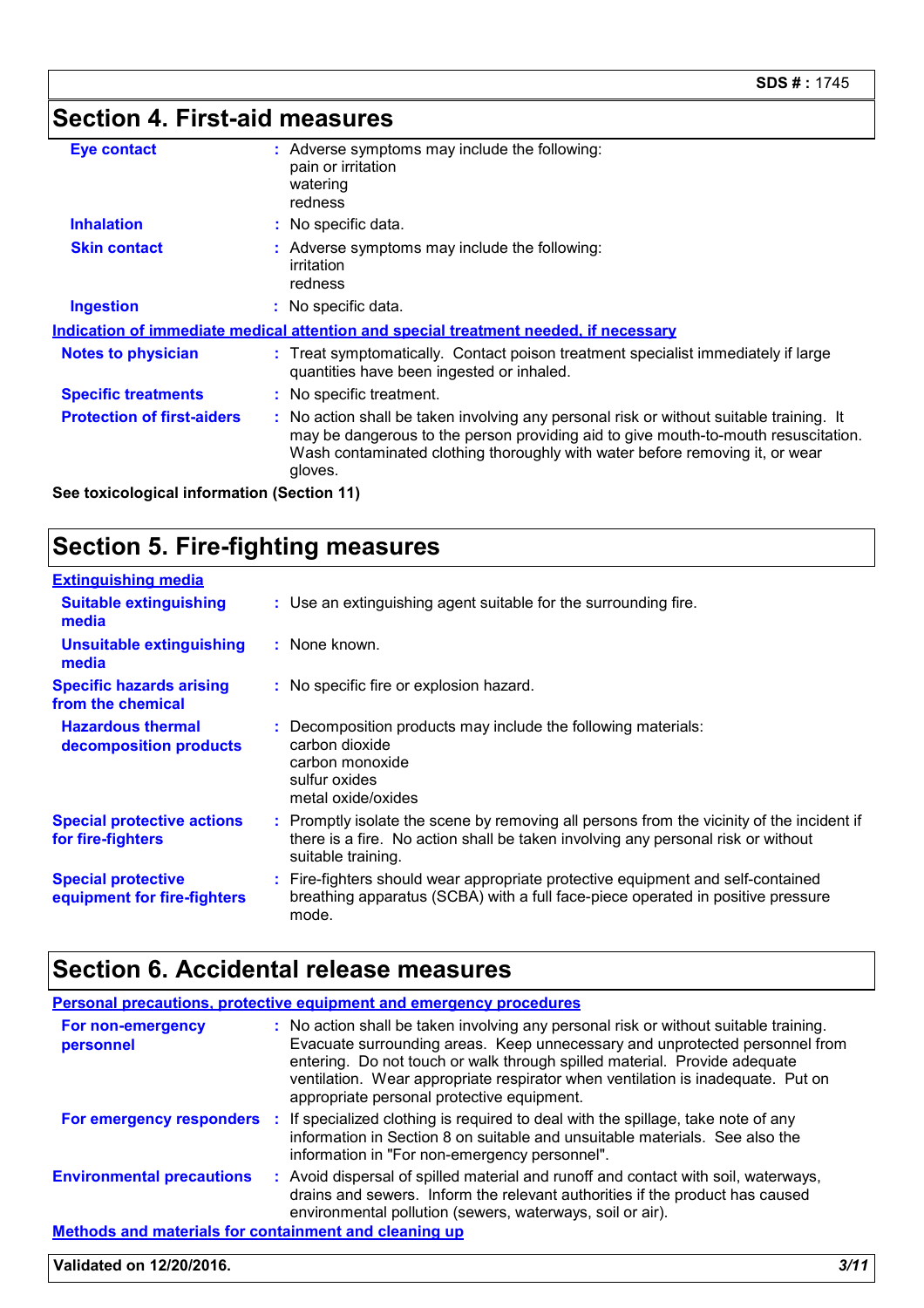# **Section 6. Accidental release measures**

| <b>Small spill</b> | : Move containers from spill area. Avoid dust generation. Using a vacuum with<br>HEPA filter will reduce dust dispersal. Place spilled material in a designated,<br>labeled waste container. Dispose of via a licensed waste disposal contractor.                                                                                                                                                                                                  |
|--------------------|----------------------------------------------------------------------------------------------------------------------------------------------------------------------------------------------------------------------------------------------------------------------------------------------------------------------------------------------------------------------------------------------------------------------------------------------------|
| <b>Large spill</b> | : Move containers from spill area. Approach release from upwind. Prevent entry into<br>sewers, water courses, basements or confined areas. Avoid dust generation. Do<br>not dry sweep. Vacuum dust with equipment fitted with a HEPA filter and place in a<br>closed, labeled waste container. Dispose of via a licensed waste disposal<br>contractor. Note: see Section 1 for emergency contact information and Section 13<br>for waste disposal. |

#### **Section 7. Handling and storage**

| <b>Precautions for safe handling</b>                                      |                                                                                                                                                                                                                                                                                                                                                                                                                                                                                                               |
|---------------------------------------------------------------------------|---------------------------------------------------------------------------------------------------------------------------------------------------------------------------------------------------------------------------------------------------------------------------------------------------------------------------------------------------------------------------------------------------------------------------------------------------------------------------------------------------------------|
| <b>Protective measures</b>                                                | : Put on appropriate personal protective equipment (see Section 8). Persons with a<br>history of skin sensitization problems should not be employed in any process in<br>which this product is used. Do not get in eyes or on skin or clothing. Do not ingest.<br>Keep in the original container or an approved alternative made from a compatible<br>material, kept tightly closed when not in use. Empty containers retain product<br>residue and can be hazardous. Do not reuse container.                 |
| <b>Advice on general</b><br>occupational hygiene                          | : Eating, drinking and smoking should be prohibited in areas where this material is<br>handled, stored and processed. Workers should wash hands and face before<br>eating, drinking and smoking. Remove contaminated clothing and protective<br>equipment before entering eating areas. See also Section 8 for additional<br>information on hygiene measures.                                                                                                                                                 |
| <b>Conditions for safe storage,</b><br>including any<br>incompatibilities | : Store in accordance with local regulations. Store in original container protected<br>from direct sunlight in a dry, cool and well-ventilated area, away from incompatible<br>materials (see Section 10) and food and drink. Keep container tightly closed and<br>sealed until ready for use. Containers that have been opened must be carefully<br>resealed and kept upright to prevent leakage. Do not store in unlabeled containers.<br>Use appropriate containment to avoid environmental contamination. |

### **Section 8. Exposure controls/personal protection**

#### **Control parameters**

#### **Occupational exposure limits**

| <b>Ingredient name</b>                                    | <b>Exposure limits</b>                                                                                                                                                                                                                                                                                                                                                                                                                                       |
|-----------------------------------------------------------|--------------------------------------------------------------------------------------------------------------------------------------------------------------------------------------------------------------------------------------------------------------------------------------------------------------------------------------------------------------------------------------------------------------------------------------------------------------|
| Distillates (petroleum), solvent-dewaxed heavy paraffinic | CA Alberta Provincial (Canada, 4/2009).<br>8 hrs OEL: 5 mg/m <sup>3</sup> 8 hours. Form: Mist<br>15 min OEL: 10 mg/m <sup>3</sup> 15 minutes. Form:<br>Mist<br>CA Quebec Provincial (Canada, 1/2014).<br>TWAEV: 5 mg/m <sup>3</sup> 8 hours. Form: mist<br>STEV: 10 mg/m <sup>3</sup> 15 minutes. Form: mist<br>CA Ontario Provincial (Canada, 7/2015).<br>TWA: 5 mg/m <sup>3</sup> 8 hours. Form: mist<br>STEL: 10 mg/m <sup>3</sup> 15 minutes. Form: mist |
| <b>Mineral Oil</b>                                        | CA Alberta Provincial (Canada, 4/2009).<br>8 hrs OEL: 5 mg/m <sup>3</sup> 8 hours. Form: Mist<br>15 min OEL: 10 mg/m <sup>3</sup> 15 minutes. Form:<br>Mist<br>CA Ontario Provincial (Canada, 7/2015).<br>TWA: 5 mg/m <sup>3</sup> 8 hours. Form: mist<br>STEL: 10 mg/m <sup>3</sup> 15 minutes. Form: mist<br>CA Quebec Provincial (Canada, 1/2014).<br>TWAEV: 5 mg/m <sup>3</sup> 8 hours. Form: mist<br>STEV: 10 mg/m <sup>3</sup> 15 minutes. Form: mist |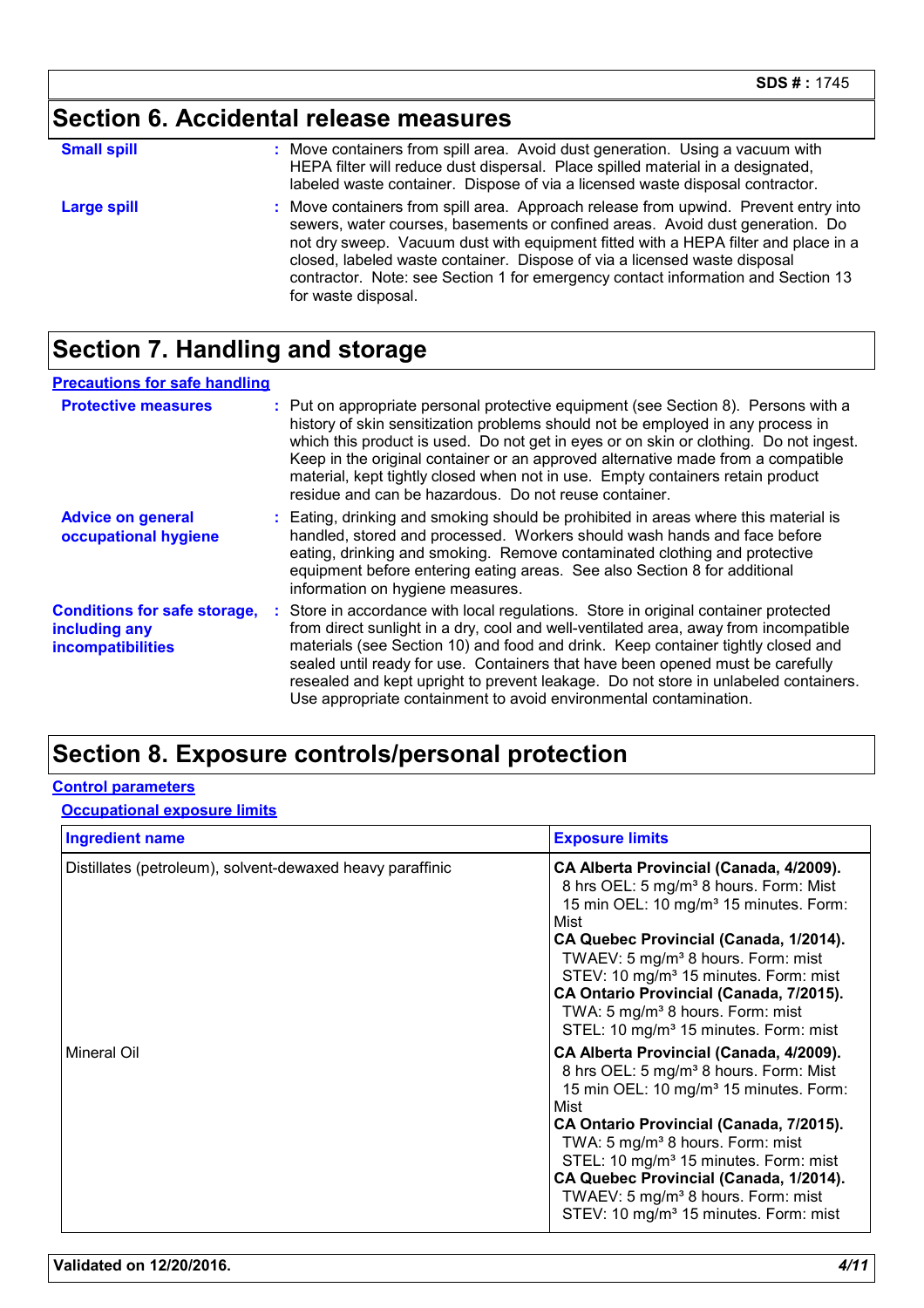|                                                  | Section 8. Exposure controls/personal protection                                                                                                                                                                                                                                                                                                                                                                                                                                                                                                                                                                          |
|--------------------------------------------------|---------------------------------------------------------------------------------------------------------------------------------------------------------------------------------------------------------------------------------------------------------------------------------------------------------------------------------------------------------------------------------------------------------------------------------------------------------------------------------------------------------------------------------------------------------------------------------------------------------------------------|
| <b>Appropriate engineering</b><br>controls       | : Good general ventilation should be sufficient to control worker exposure to airborne<br>contaminants.                                                                                                                                                                                                                                                                                                                                                                                                                                                                                                                   |
| <b>Environmental exposure</b><br><b>controls</b> | : Emissions from ventilation or work process equipment should be checked to ensure<br>they comply with the requirements of environmental protection legislation. In some<br>cases, fume scrubbers, filters or engineering modifications to the process<br>equipment will be necessary to reduce emissions to acceptable levels.                                                                                                                                                                                                                                                                                           |
| <b>Individual protection measures</b>            |                                                                                                                                                                                                                                                                                                                                                                                                                                                                                                                                                                                                                           |
| <b>Hygiene measures</b>                          | : Wash hands, forearms and face thoroughly after handling chemical products, before<br>eating, smoking and using the lavatory and at the end of the working period.<br>Appropriate techniques should be used to remove potentially contaminated clothing.<br>Contaminated work clothing should not be allowed out of the workplace. Wash<br>contaminated clothing before reusing. Ensure that eyewash stations and safety<br>showers are close to the workstation location.                                                                                                                                               |
| <b>Eye/face protection</b>                       | : Safety eyewear complying with an approved standard should be used when a risk<br>assessment indicates this is necessary to avoid exposure to liquid splashes, mists,<br>gases or dusts. If contact is possible, the following protection should be worn,<br>unless the assessment indicates a higher degree of protection: chemical splash<br>goggles.                                                                                                                                                                                                                                                                  |
| <b>Skin protection</b>                           |                                                                                                                                                                                                                                                                                                                                                                                                                                                                                                                                                                                                                           |
| <b>Hand protection</b>                           | : Chemical-resistant, impervious gloves complying with an approved standard should<br>be worn at all times when handling chemical products if a risk assessment indicates<br>this is necessary. Considering the parameters specified by the glove manufacturer,<br>check during use that the gloves are still retaining their protective properties. It<br>should be noted that the time to breakthrough for any glove material may be<br>different for different glove manufacturers. In the case of mixtures, consisting of<br>several substances, the protection time of the gloves cannot be accurately<br>estimated. |
| <b>Body protection</b>                           | : Personal protective equipment for the body should be selected based on the task<br>being performed and the risks involved and should be approved by a specialist<br>before handling this product.                                                                                                                                                                                                                                                                                                                                                                                                                       |
| <b>Other skin protection</b>                     | : Appropriate footwear and any additional skin protection measures should be<br>selected based on the task being performed and the risks involved and should be<br>approved by a specialist before handling this product.                                                                                                                                                                                                                                                                                                                                                                                                 |
| <b>Respiratory protection</b>                    | : Based on the hazard and potential for exposure, select a respirator that meets the<br>appropriate standard or certification. Respirators must be used according to a<br>respiratory protection program to ensure proper fitting, training, and other important<br>aspects of use.                                                                                                                                                                                                                                                                                                                                       |

# **Section 9. Physical and chemical properties**

| <b>Appearance</b>                               |                                                                                                                    |  |
|-------------------------------------------------|--------------------------------------------------------------------------------------------------------------------|--|
| <b>Physical state</b>                           | : Solid. [grease]                                                                                                  |  |
| <b>Color</b>                                    | $:$ Tan.                                                                                                           |  |
| <b>Odor</b>                                     | : Mild. Petroleum oil                                                                                              |  |
| <b>Odor threshold</b>                           | $:$ Not available.                                                                                                 |  |
| pH                                              | : Not applicable.                                                                                                  |  |
| <b>Melting point</b>                            | $:$ Not available.                                                                                                 |  |
| <b>Boiling point</b>                            | $:$ Not available.                                                                                                 |  |
| <b>Flash point</b>                              | $:$ Not available.                                                                                                 |  |
| <b>Evaporation rate</b>                         | $:$ Not available.                                                                                                 |  |
| <b>Flammability (solid, gas)</b>                | : Flammable in the presence of the following materials or conditions: open flames,<br>sparks and static discharge. |  |
| Lower and upper explosive<br>(flammable) limits | $:$ Not available.                                                                                                 |  |
| <b>Vapor pressure</b>                           | : Not available.                                                                                                   |  |
| Validated on 12/20/2016.                        | 5/11                                                                                                               |  |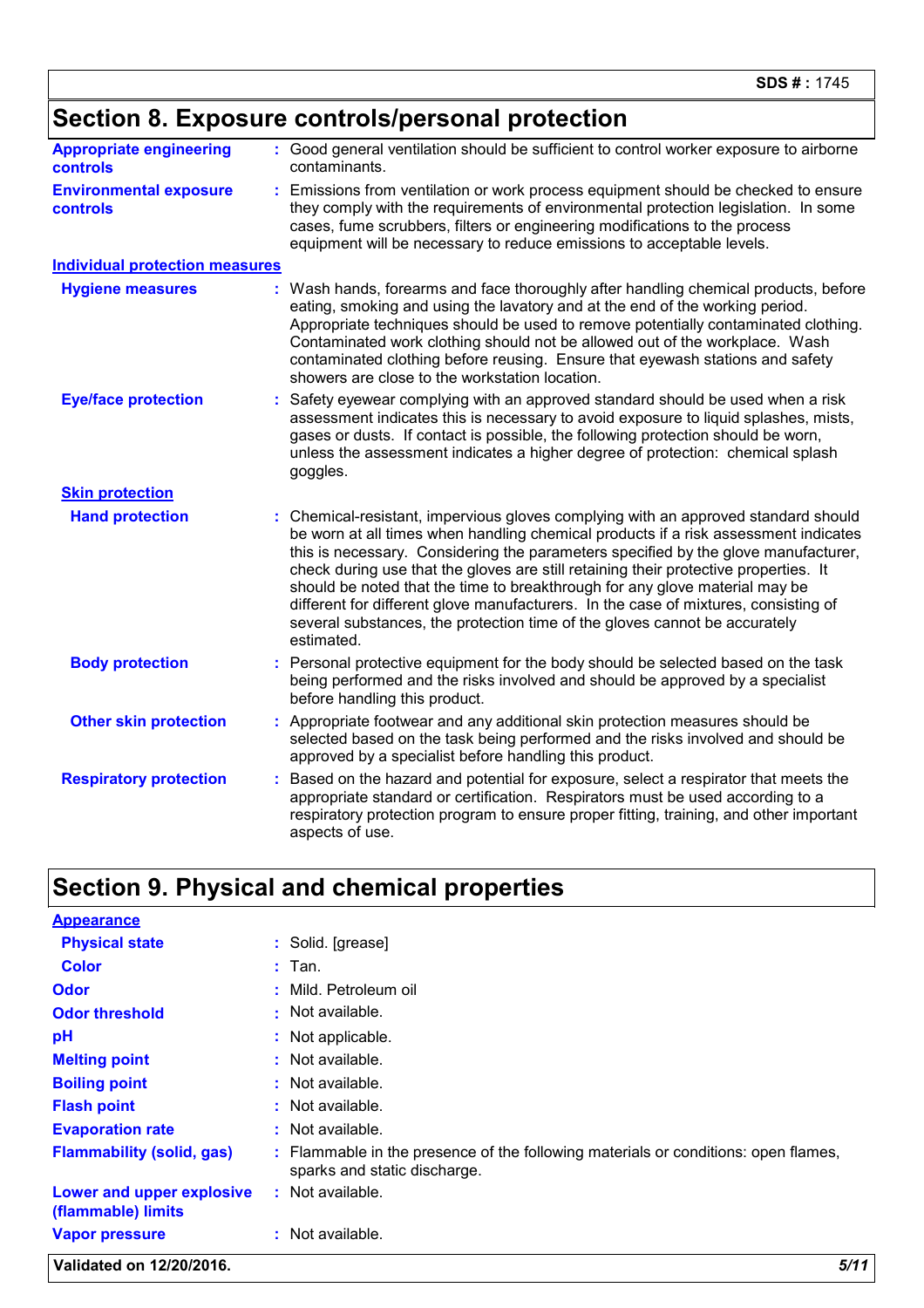# **Section 9. Physical and chemical properties**

| <b>Vapor density</b>                              | : Not available.                                                  |
|---------------------------------------------------|-------------------------------------------------------------------|
| <b>Relative density</b>                           | $: 0.96$ g/cm <sup>3</sup>                                        |
| <b>Solubility</b>                                 | : Insoluble in the following materials: cold water and hot water. |
| <b>Partition coefficient: n-</b><br>octanol/water | : Not available.                                                  |
| <b>Auto-ignition temperature</b>                  | $:$ Not available.                                                |
| <b>Decomposition temperature</b>                  | : Not available.                                                  |
| <b>Viscosity</b>                                  | : Kinematic (40°C (104°F)): >0.21 cm <sup>2</sup> /s (>21 cSt)    |

### **Section 10. Stability and reactivity**

| <b>Reactivity</b>                            | : No specific test data related to reactivity available for this product or its ingredients.              |
|----------------------------------------------|-----------------------------------------------------------------------------------------------------------|
| <b>Chemical stability</b>                    | : The product is stable.                                                                                  |
| <b>Possibility of hazardous</b><br>reactions | : Under normal conditions of storage and use, hazardous reactions will not occur.                         |
| <b>Conditions to avoid</b>                   | : No specific data.                                                                                       |
| <b>Incompatible materials</b>                | : No specific data.                                                                                       |
| <b>Hazardous decomposition</b><br>products   | : Under normal conditions of storage and use, hazardous decomposition products<br>should not be produced. |

### **Section 11. Toxicological information**

#### **Information on toxicological effects**

**Acute toxicity**

| <b>Product/ingredient name</b>                                  | <b>Result</b>                                                                                | <b>Species</b> | <b>Dose</b> | <b>Exposure</b> |
|-----------------------------------------------------------------|----------------------------------------------------------------------------------------------|----------------|-------------|-----------------|
| Distillates (petroleum),<br>solvent-dewaxed heavy<br>paraffinic | LD50 Dermal                                                                                  | Rabbit         | >5000 mg/kg |                 |
|                                                                 | LD50 Oral                                                                                    | Rat            | >5000 mg/kg |                 |
| <b>Mineral Oil</b>                                              | LD50 Dermal                                                                                  | Rabbit         | >5000 mg/kg |                 |
|                                                                 | LD50 Oral                                                                                    | Rat            | >5000 mg/kg |                 |
| Benzenesulfonic acid,<br>C10-16-alkyl derivs.                   | LD50 Dermal                                                                                  | Rabbit         | 2000 mg/kg  |                 |
|                                                                 | LD50 Oral                                                                                    | Rat            | 775 mg/kg   |                 |
| Sulfonic acids, petroleum,<br>calcium salts                     | LD50 Dermal                                                                                  | Rabbit         | >5 g/kg     |                 |
|                                                                 | LD50 Oral                                                                                    | Rat            | >5 g/kg     |                 |
| calcium                                                         | LD50 Oral                                                                                    | Rat            | 1300 mg/kg  |                 |
| dodecylbenzenesulphonate                                        |                                                                                              |                |             |                 |
| <b>Conclusion/Summary</b>                                       | : No known significant effects or critical hazards.                                          |                |             |                 |
| <b>Irritation/Corrosion</b>                                     |                                                                                              |                |             |                 |
| <b>Conclusion/Summary</b>                                       |                                                                                              |                |             |                 |
| <b>Skin</b>                                                     | : No known significant effects or critical hazards.                                          |                |             |                 |
| <b>Eyes</b>                                                     | Causes eye irritation.                                                                       |                |             |                 |
| <b>Respiratory</b>                                              | : No known significant effects or critical hazards.                                          |                |             |                 |
| <b>Sensitization</b>                                            |                                                                                              |                |             |                 |
| <b>Conclusion/Summary</b>                                       |                                                                                              |                |             |                 |
| <b>Skin</b>                                                     | : May cause an allergic skin reaction.                                                       |                |             |                 |
| <b>Respiratory</b>                                              | Sensitization not suspected for humans.                                                      |                |             |                 |
| <b>Mutagenicity</b>                                             |                                                                                              |                |             |                 |
| <b>Conclusion/Summary</b>                                       | There are no data available on the mixture itself. Mutagenicity not suspected for<br>humans. |                |             |                 |
| <b>Validated on 12/20/2016.</b>                                 |                                                                                              |                |             | 6/11            |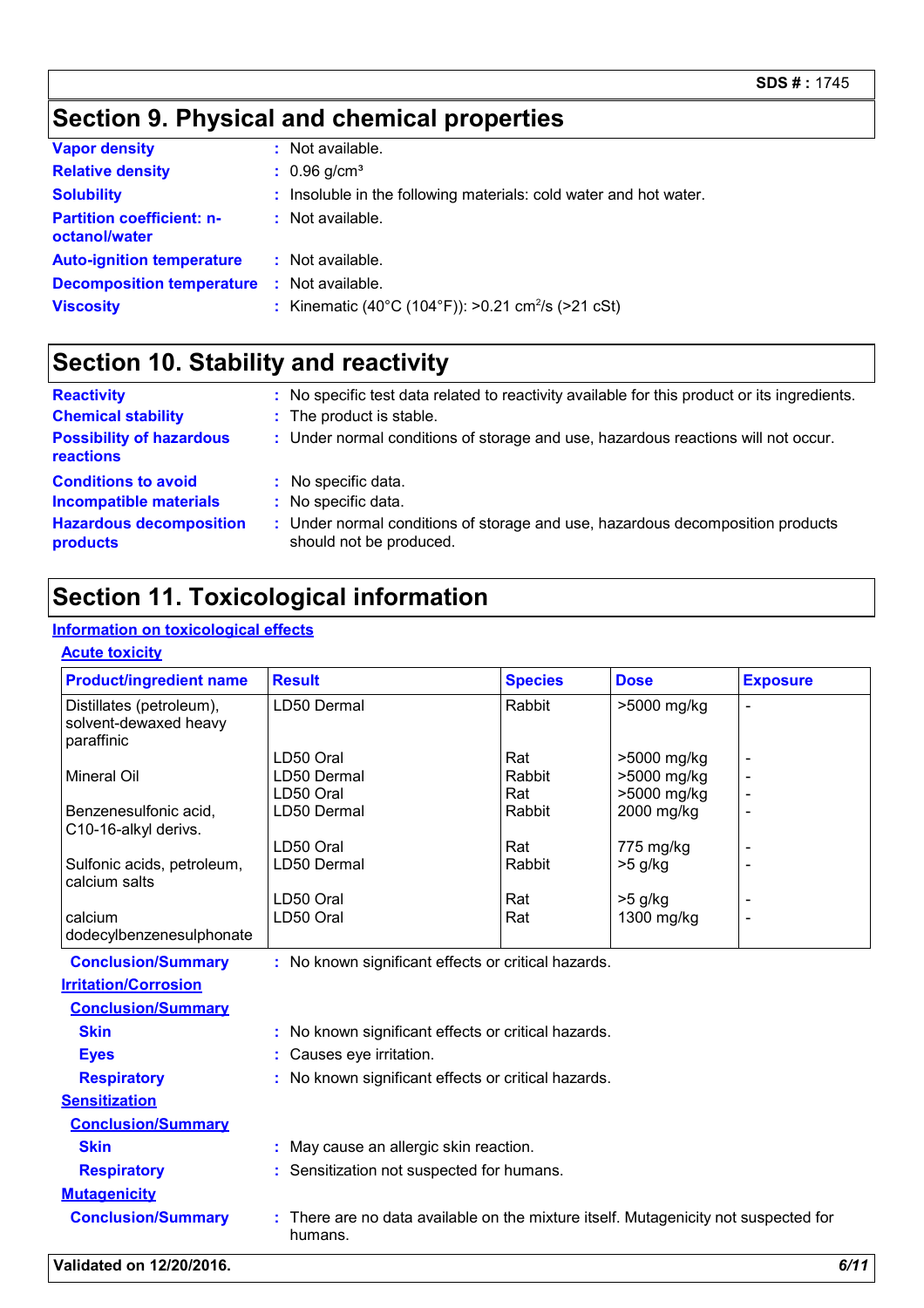# **Section 11. Toxicological information**

| <b>Carcinogenicity</b>                                                          |                                                                                                                              |                                                                                     |  |  |
|---------------------------------------------------------------------------------|------------------------------------------------------------------------------------------------------------------------------|-------------------------------------------------------------------------------------|--|--|
| <b>Conclusion/Summary</b>                                                       | : There are no data available on the mixture itself. Carcinogenicity not suspected for<br>humans.                            |                                                                                     |  |  |
| <b>Reproductive toxicity</b>                                                    |                                                                                                                              |                                                                                     |  |  |
| <b>Conclusion/Summary</b>                                                       | : There are no data available on the mixture itself. Not considered to be dangerous to<br>humans, according to our database. |                                                                                     |  |  |
| <b>Teratogenicity</b>                                                           |                                                                                                                              |                                                                                     |  |  |
| <b>Conclusion/Summary</b>                                                       | humans.                                                                                                                      | There are no data available on the mixture itself. Teratogenicity not suspected for |  |  |
| <b>Specific target organ toxicity (single exposure)</b>                         |                                                                                                                              |                                                                                     |  |  |
| Not available.                                                                  |                                                                                                                              |                                                                                     |  |  |
| <b>Specific target organ toxicity (repeated exposure)</b><br>Not available.     |                                                                                                                              |                                                                                     |  |  |
| <b>Aspiration hazard</b>                                                        |                                                                                                                              |                                                                                     |  |  |
| <b>Name</b>                                                                     |                                                                                                                              | <b>Result</b>                                                                       |  |  |
| Distillates (petroleum), solvent-dewaxed heavy paraffinic<br><b>Mineral Oil</b> |                                                                                                                              | <b>ASPIRATION HAZARD - Category 1</b><br><b>ASPIRATION HAZARD - Category 1</b>      |  |  |
| <b>Information on the likely</b><br>routes of exposure                          | : Routes of entry anticipated: Oral, Dermal.                                                                                 |                                                                                     |  |  |
| <b>Potential acute health effects</b>                                           |                                                                                                                              |                                                                                     |  |  |
| <b>Eye contact</b>                                                              | : Causes serious eye irritation.                                                                                             |                                                                                     |  |  |
| <b>Inhalation</b>                                                               | No known significant effects or critical hazards.                                                                            |                                                                                     |  |  |
| <b>Skin contact</b>                                                             | May cause an allergic skin reaction.                                                                                         |                                                                                     |  |  |
| <b>Ingestion</b>                                                                | : No known significant effects or critical hazards.                                                                          |                                                                                     |  |  |
|                                                                                 | <b>Symptoms related to the physical, chemical and toxicological characteristics</b>                                          |                                                                                     |  |  |
| <b>Eye contact</b>                                                              | : Adverse symptoms may include the following:<br>pain or irritation<br>watering<br>redness                                   |                                                                                     |  |  |
| <b>Inhalation</b>                                                               | : No specific data.                                                                                                          |                                                                                     |  |  |
| <b>Skin contact</b>                                                             | : Adverse symptoms may include the following:<br>irritation<br>redness                                                       |                                                                                     |  |  |
| <b>Ingestion</b>                                                                | : No specific data.                                                                                                          |                                                                                     |  |  |
|                                                                                 | Delayed and immediate effects and also chronic effects from short and long term exposure                                     |                                                                                     |  |  |
| <b>Short term exposure</b>                                                      |                                                                                                                              |                                                                                     |  |  |
| <b>Potential immediate</b><br>effects                                           | : Not available.                                                                                                             |                                                                                     |  |  |
| <b>Potential delayed effects</b>                                                | : Not available.                                                                                                             |                                                                                     |  |  |
| <b>Long term exposure</b>                                                       |                                                                                                                              |                                                                                     |  |  |
| <b>Potential immediate</b><br>effects                                           | : Not available.                                                                                                             |                                                                                     |  |  |
| <b>Potential delayed effects</b>                                                | Not available.                                                                                                               |                                                                                     |  |  |
| <b>Potential chronic health effects</b>                                         |                                                                                                                              |                                                                                     |  |  |
| <b>Conclusion/Summary</b>                                                       | : No known significant effects or critical hazards.                                                                          |                                                                                     |  |  |
| <b>General</b>                                                                  | to very low levels.                                                                                                          | : Once sensitized, a severe allergic reaction may occur when subsequently exposed   |  |  |
| <b>Carcinogenicity</b>                                                          | No known significant effects or critical hazards.                                                                            |                                                                                     |  |  |
| <b>Mutagenicity</b>                                                             | No known significant effects or critical hazards.                                                                            |                                                                                     |  |  |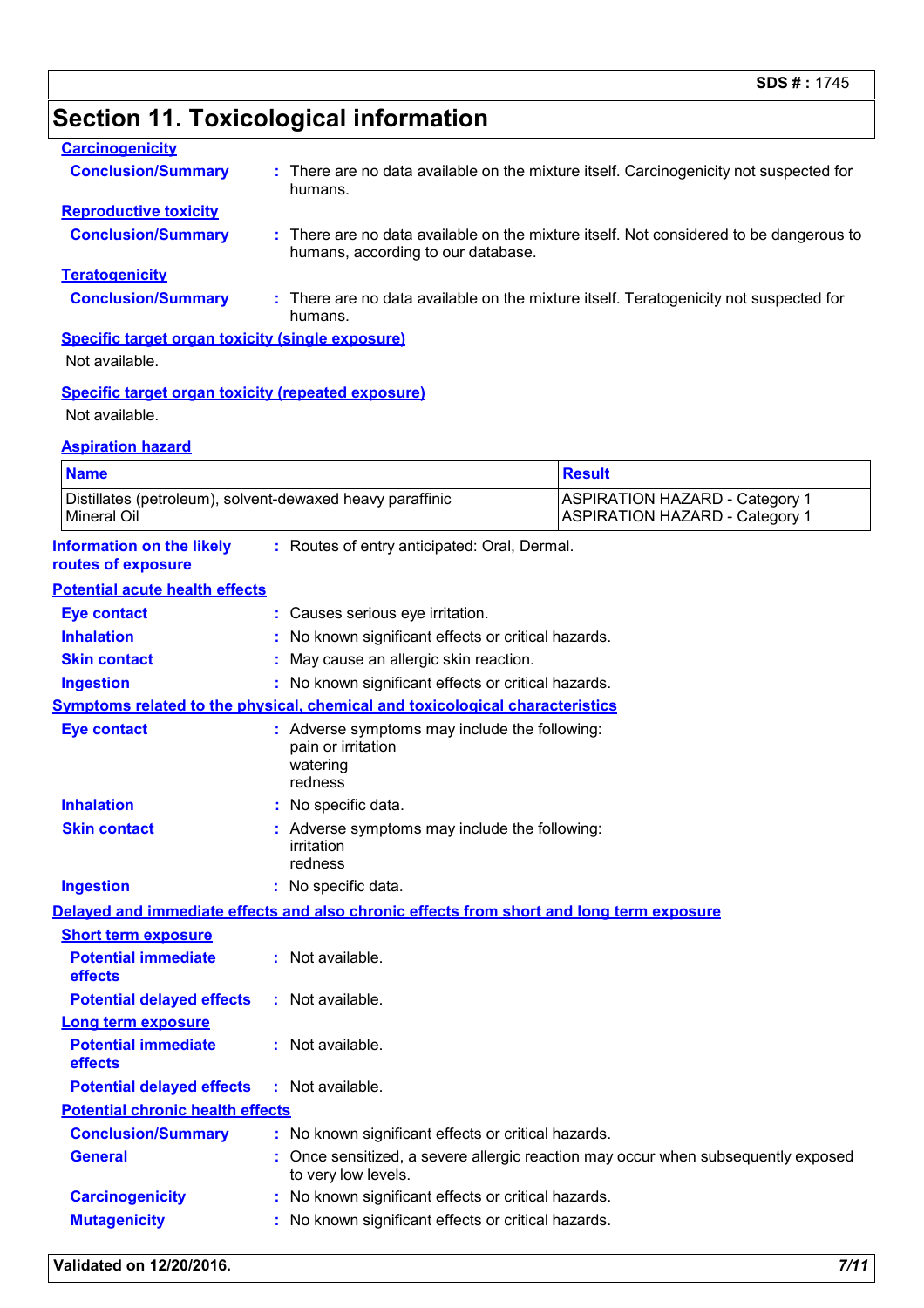#### **Section 11. Toxicological information**

| <b>Teratogenicity</b>        | : No known |
|------------------------------|------------|
| <b>Developmental effects</b> | : No known |
| <b>Fertility effects</b>     | : No knowr |

- **The investigative in significant effects or critical hazards.**
- **n** significant effects or critical hazards.
	- **n** significant effects or critical hazards.

#### **Numerical measures of toxicity**

#### **Acute toxicity estimates**

| <b>Route</b> | <b>ATE value</b> |
|--------------|------------------|
| Oral         | 20945.9 mg/kg    |
| Dermal       | 54054.1 mg/kg    |

#### **Section 12. Ecological information**

| <b>Toxicity</b>                                         |                                                                                                |                   |                            |                         |
|---------------------------------------------------------|------------------------------------------------------------------------------------------------|-------------------|----------------------------|-------------------------|
| <b>Product/ingredient name</b>                          | <b>Result</b>                                                                                  | <b>Species</b>    |                            | <b>Exposure</b>         |
| Benzenesulfonic acid.<br>C10-16-alkyl derivs.           | Acute EC50 5.65 mg/l Fresh water                                                               | dubia - Neonate   | Crustaceans - Ceriodaphnia |                         |
| <b>Conclusion/Summary</b>                               | $:$ There are no data available on the mixture itself.                                         |                   |                            |                         |
| <b>Persistence and degradability</b>                    |                                                                                                |                   |                            |                         |
| <b>Conclusion/Summary</b>                               | This product has not been tested for biodegradation. Not expected to be rapidly<br>degradable. |                   |                            |                         |
| <b>Product/ingredient name</b>                          | <b>Aquatic half-life</b>                                                                       | <b>Photolysis</b> |                            | <b>Biodegradability</b> |
| MILL GREASE NLGI 1                                      |                                                                                                |                   |                            | Not readily             |
| <b>Bioaccumulative potential</b><br>Not available.      |                                                                                                |                   |                            |                         |
| <b>Mobility in soil</b>                                 |                                                                                                |                   |                            |                         |
| <b>Soil/water partition</b><br><b>coefficient (Koc)</b> | : Not available.                                                                               |                   |                            |                         |
| <b>Other adverse effects</b>                            | : No known significant effects or critical hazards.                                            |                   |                            |                         |

#### **Section 13. Disposal considerations**

| <b>Disposal methods</b> | : The generation of waste should be avoided or minimized wherever possible.<br>Disposal of this product, solutions and any by-products should at all times comply<br>with the requirements of environmental protection and waste disposal legislation<br>and any regional local authority requirements. Dispose of surplus and non-<br>recyclable products via a licensed waste disposal contractor. Waste should not be<br>disposed of untreated to the sewer unless fully compliant with the requirements of<br>all authorities with jurisdiction. Waste packaging should be recycled. Incineration or<br>landfill should only be considered when recycling is not feasible. This material and<br>its container must be disposed of in a safe way. Care should be taken when<br>handling emptied containers that have not been cleaned or rinsed out. Empty |
|-------------------------|---------------------------------------------------------------------------------------------------------------------------------------------------------------------------------------------------------------------------------------------------------------------------------------------------------------------------------------------------------------------------------------------------------------------------------------------------------------------------------------------------------------------------------------------------------------------------------------------------------------------------------------------------------------------------------------------------------------------------------------------------------------------------------------------------------------------------------------------------------------|
|                         | containers or liners may retain some product residues. Avoid dispersal of spilled<br>material and runoff and contact with soil, waterways, drains and sewers.                                                                                                                                                                                                                                                                                                                                                                                                                                                                                                                                                                                                                                                                                                 |

### **Section 14. Transport information**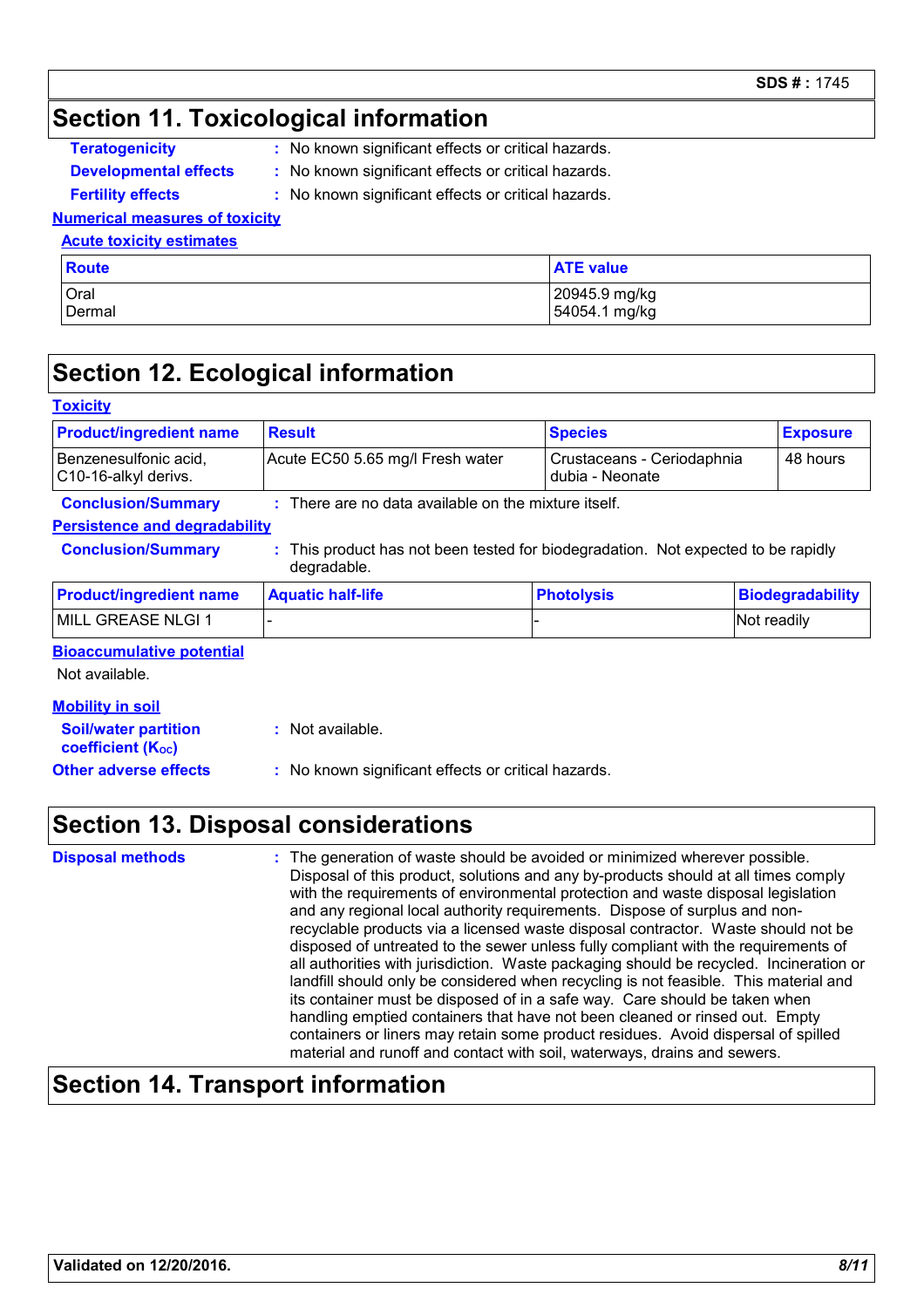# **Section 14. Transport information**

|                                                                                 | <b>TDG</b><br><b>Classification</b> | <b>DOT</b><br><b>Classification</b>                                                                                                                                                                                                                                                                                                                                                                                                                                                                                      | <b>ADR/RID</b> | <b>IMDG</b>    | <b>IATA</b>                                                                         |
|---------------------------------------------------------------------------------|-------------------------------------|--------------------------------------------------------------------------------------------------------------------------------------------------------------------------------------------------------------------------------------------------------------------------------------------------------------------------------------------------------------------------------------------------------------------------------------------------------------------------------------------------------------------------|----------------|----------------|-------------------------------------------------------------------------------------|
| <b>UN number</b>                                                                | Not regulated.                      | <b>UN3077</b>                                                                                                                                                                                                                                                                                                                                                                                                                                                                                                            | Not regulated. | Not regulated. | Not regulated.                                                                      |
| <b>UN proper</b><br>shipping name                                               |                                     | <b>ENVIRONMENTALLY</b><br><b>HAZARDOUS</b><br>SUBSTANCE,<br>SOLID, N.O.S.<br>calcium)<br>dodecylbenzenesulphonate)                                                                                                                                                                                                                                                                                                                                                                                                       | $\blacksquare$ |                |                                                                                     |
| <b>Transport</b><br>hazard class(es)                                            |                                     | $\boldsymbol{9}$                                                                                                                                                                                                                                                                                                                                                                                                                                                                                                         |                |                |                                                                                     |
| <b>Packing group</b>                                                            |                                     | Ш                                                                                                                                                                                                                                                                                                                                                                                                                                                                                                                        |                |                |                                                                                     |
| <b>Environmental</b><br>hazards                                                 | No.                                 | No.                                                                                                                                                                                                                                                                                                                                                                                                                                                                                                                      | No.            | No.            | No.                                                                                 |
| <b>Additional</b><br>information                                                |                                     | <b>Reportable</b><br>quantity<br>50000 lbs / 22700<br>kg<br>The classification<br>of the product is<br>due solely to the<br>presence of one<br>or more US DOT-<br>listed 'Hazardous<br>substances' that<br>are subject to<br>reportable<br>quantity<br>requirements and<br>only applies to<br>shipments of<br>packages greater<br>than, or equal to,<br>the product<br>reportable<br>quantity.<br>Package sizes<br>less than the<br>product<br>reportable<br>quantity are not<br>regulated as<br>hazardous<br>materials. |                |                |                                                                                     |
| <b>Special precautions for user :</b>                                           |                                     | Transport within user's premises: always transport in closed containers that are<br>the event of an accident or spillage.                                                                                                                                                                                                                                                                                                                                                                                                |                |                | upright and secure. Ensure that persons transporting the product know what to do in |
| <b>Transport in bulk according</b><br>to Annex II of MARPOL and<br>the IBC Code |                                     | : Not available.                                                                                                                                                                                                                                                                                                                                                                                                                                                                                                         |                |                |                                                                                     |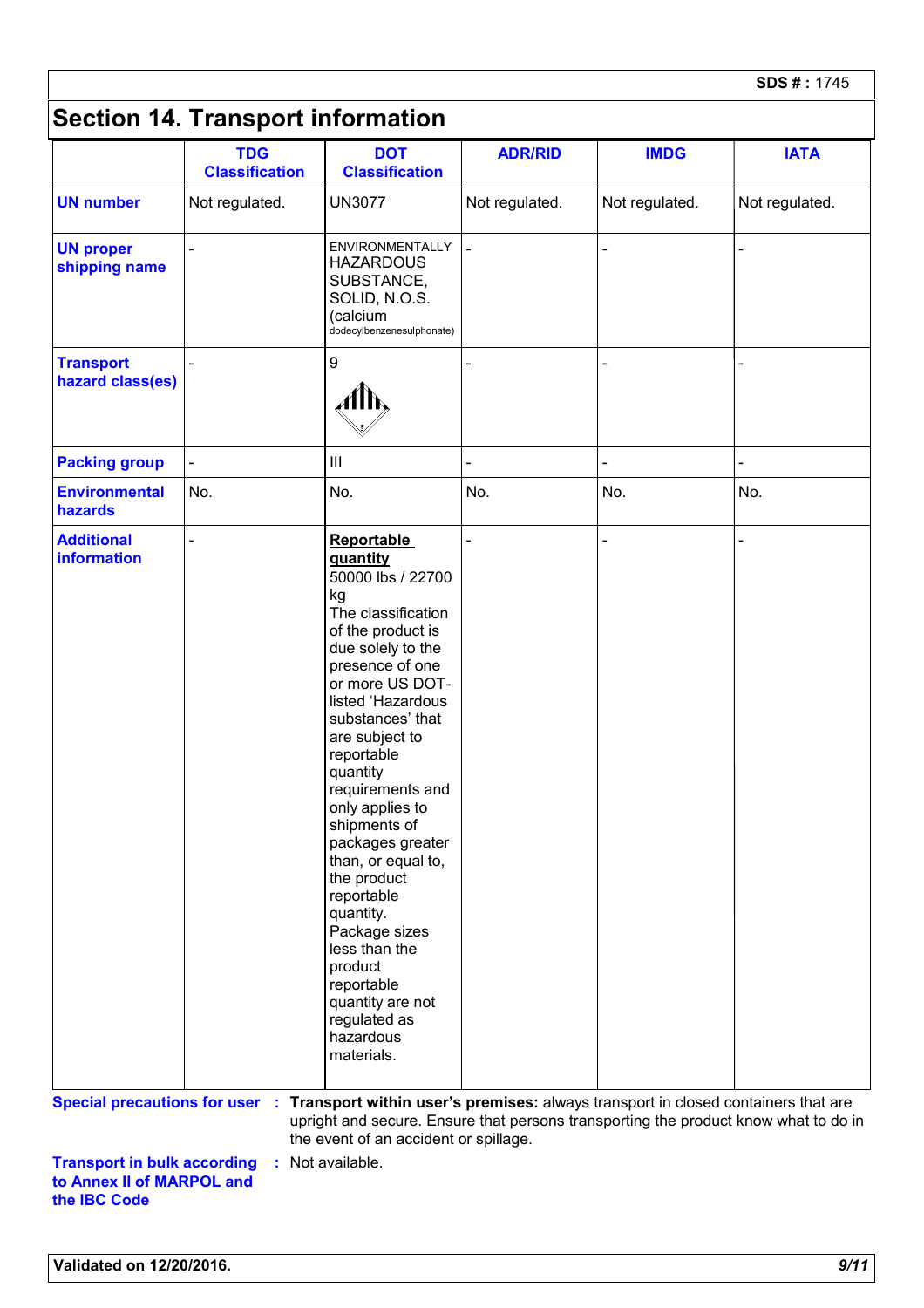# **Section 15. Regulatory information**

| <b>Canadian lists</b>                         |                                                                            |
|-----------------------------------------------|----------------------------------------------------------------------------|
| <b>Canadian NPRI</b>                          | : None of the components are listed.                                       |
| <b>CEPA Toxic substances</b>                  | None of the components are listed.                                         |
| <b>Canada inventory</b>                       | : All components are listed or exempted.                                   |
| <b>International regulations</b>              |                                                                            |
|                                               | <b>Chemical Weapon Convention List Schedules I, II &amp; III Chemicals</b> |
| Not listed.                                   |                                                                            |
| <b>Montreal Protocol (Annexes A, B, C, E)</b> |                                                                            |
| Not listed.                                   |                                                                            |
|                                               |                                                                            |
| Not listed.                                   | <b>Stockholm Convention on Persistent Organic Pollutants</b>               |
|                                               |                                                                            |
|                                               | <b>Rotterdam Convention on Prior Inform Consent (PIC)</b>                  |
| Not listed.                                   |                                                                            |
|                                               | <b>UNECE Aarhus Protocol on POPs and Heavy Metals</b>                      |
| Not listed.                                   |                                                                            |
| <b>Inventory list</b>                         |                                                                            |
| <b>Australia</b>                              | : All components are listed or exempted.                                   |
| <b>China</b>                                  | All components are listed or exempted.                                     |
| <b>Europe</b>                                 | All components are listed or exempted.                                     |
| <b>Japan</b>                                  | All components are listed or exempted.                                     |
| <b>New Zealand</b>                            | All components are listed or exempted.                                     |
| <b>Philippines</b>                            | Not determined.                                                            |
| <b>Republic of Korea</b>                      | All components are listed or exempted.                                     |
| <b>Taiwan</b>                                 | All components are listed or exempted.                                     |
| <b>United States</b>                          | : All components are listed or exempted.                                   |
| <b>Section 16. Other information</b>          |                                                                            |
| <b>History</b>                                |                                                                            |
| Dato of issue/Dato of                         | $+ 12/20/2016$                                                             |

| Date of issue/Date of<br>revision | : 12/20/2016                                                                                                                                                                                                                                                                                                                                                                                                                                                                                                                                                                                                     |
|-----------------------------------|------------------------------------------------------------------------------------------------------------------------------------------------------------------------------------------------------------------------------------------------------------------------------------------------------------------------------------------------------------------------------------------------------------------------------------------------------------------------------------------------------------------------------------------------------------------------------------------------------------------|
| Date of previous issue            | : 9/21/2016                                                                                                                                                                                                                                                                                                                                                                                                                                                                                                                                                                                                      |
| <b>Version</b>                    | : 2                                                                                                                                                                                                                                                                                                                                                                                                                                                                                                                                                                                                              |
|                                   | Regulatory Department, Chemtool Inc.                                                                                                                                                                                                                                                                                                                                                                                                                                                                                                                                                                             |
| <b>Key to abbreviations</b>       | $\therefore$ ATE = Acute Toxicity Estimate<br><b>BCF = Bioconcentration Factor</b><br>GHS = Globally Harmonized System of Classification and Labelling of Chemicals<br>IATA = International Air Transport Association<br>IBC = Intermediate Bulk Container<br><b>IMDG = International Maritime Dangerous Goods</b><br>LogPow = logarithm of the octanol/water partition coefficient<br>MARPOL = International Convention for the Prevention of Pollution From Ships,<br>1973 as modified by the Protocol of 1978. ("Marpol" = marine pollution)<br>$UN = United Nations$<br>HPR = Hazardous Products Regulations |

#### **Procedure used to derive the classification**

| <b>Classification</b>                  | Justification        |
|----------------------------------------|----------------------|
| <b>EYE IRRITATION - Category 2A</b>    | l Calculation method |
| <b>SKIN SENSITIZATION - Category 1</b> | l Calculation method |